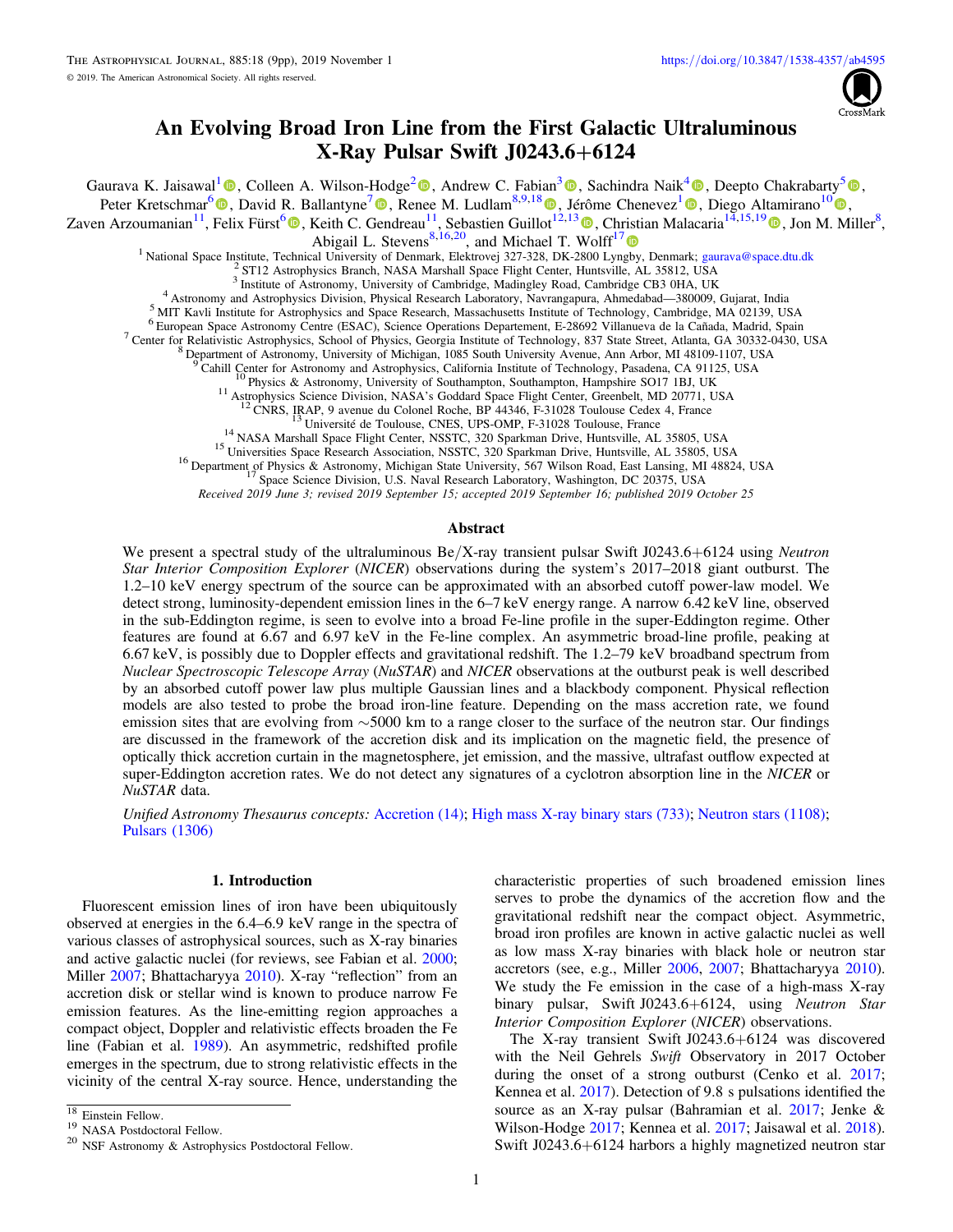$(\leq 10^{13} \text{ G};$  Tsygankov et al. [2018](#page-8-0); Wilson-Hodge et al. 2018), accreting from a massive optical companion of Oe- or early Betype (Bikmaev et al. [2017](#page-8-0)). The constraint on its magnetic field is obtained tentatively using the independent methods based on the "propeller" luminosity from the source flux evolution (Tsygankov et al. [2018](#page-8-0)), measuring the critical luminosity from hardness ratios, and also from the detected quasi-periodic oscillations in NICER data (Wilson-Hodge et al. [2018](#page-8-0)). The system has a 27.6 days eccentric ( $e \approx 0.1$ ) orbit (Doroshenko et al. [2018;](#page-8-0) Wilson-Hodge et al. [2018](#page-8-0)), and is located at a distance of  $\approx$ 7 kpc based on *Gaia* DR2 as described in Wilson-Hodge et al. ([2018](#page-8-0)).

The 2017 giant outburst from the system lasted approximately five months, with a peak X-ray luminosity  $\sim$ 10<sup>39</sup> erg s<sup>-1</sup>, which exceeds the Eddington limit of a neutron star (Tsygankov et al. [2018](#page-8-0); Wilson-Hodge et al. [2018](#page-8-0)). This luminosity classified the source as an ultraluminous X-ray (ULX) pulsar, the very first detected inside our Galaxy. ULXs are powerful, off-nuclear (extragalactic), point-like sources, emitting at a luminosity  $\ge 10^{39}$  erg s<sup>-1</sup> (see Kaaret et al. [2017](#page-8-0) for a review). A few of them are pulsars with spin periods in the range  $\sim$ 1–30 s (e.g., Bachetti et al. [2014;](#page-8-0) Fürst et al. [2016](#page-8-0); Israel et al. [2017a](#page-8-0)) and magnetic fields in the range  $10^{11}$ – $10^{13}$  G (King & Lasota [2019](#page-8-0)). A much stronger multipolar field strength is also reported in ULX pulsars (see, e.g., Israel et al. [2017a](#page-8-0), [2017b](#page-8-0)). It remains unclear what powers these sources. A possible explanation comes from a combination of super-Eddington accretion and geometric collimation effect (King [2009;](#page-8-0) Middleton et al. [2015](#page-8-0)). Some of the ULXs are also known to produce relativistic jets (Kaaret et al. [2003](#page-8-0) and references therein).

A radio counterpart of Swift J0243.6+6124 was detected in the 6 and 22 GHz bands using the Karl G. Jansky Very Large Array (VLA; van den Eijnden et al. [2018](#page-8-0)). The analysis suggested that the pulsar launches a jet at high-mass accretion rate. Current understanding favors the jet outflows from black holes (in the low/hard state) or weakly magnetized neutron stars in X-ray binaries (Fender [2006](#page-8-0)), while the absence of jet formation in accreting pulsars is thought to be due to strong magnetic fields of order  $\sim 10^{12}$  G, as well as their slower rotation (Massi & Kaufman Bernadó [2008](#page-8-0); Parfrey et al. [2016](#page-8-0)). The existence of such strong field is expected to hinder the magneto-centrifugal jet driving mechanism by simply truncating the accretion disk far away from the neutron star.

The observed radio emission from Swift J0243.6+6124 evolved across the 2017 outburst. It followed a radio-X-ray correlation,  $L_{\text{radio}} \propto L_{\text{x}}^{0.54 \pm 0.16}$ , consistent with both black hole and neutron star X-ray binaries. Further VLA monitoring found that the jet emission turned on and off within days (van den Eijnden et al. [2019](#page-8-0)). The jet emission also appeared when the pulsar rebrightened in fainter X-ray outbursts in 2018 March and May. The jet persisted in these later observations only when the X-ray luminosity was  $\ge 4 \times 10^{36} (D/7 \text{ kpc})^2$  erg s<sup>-1</sup>, and was equally radio bright as at the peak of the 2017 outburst (van den Eijnden et al. [2019](#page-8-0)).

Using NICER (Gendreau et al. [2012](#page-8-0)), we explore the spectral characteristics of the pulsar Swift J0243.6+6124 during the 2017–2018 strong outburst. This paper mainly focuses on the detection of a broad, asymmetric iron emission line and its evolution across the sub- and super-Eddington regimes. We describe the observations and analysis in Section 2. The results and discussion are presented in Sections [3](#page-2-0) and [4](#page-6-0), respectively.



Figure 1. Outburst monitoring light curve of Swift J0243.6+6124 from Swift/ BAT in the 15–50 keV range (solid dots; Krimm et al. [2013](#page-8-0)). The 1–10 keV unabsorbed luminosity light curve (solid stars) is also shown from NICER observations between 2017 October 3 (MJD 58029) and 2018 April 20 (MJD 58228). The pulsar was extremely bright at the outburst peak, reaching 9 Crab intensity in the BAT band; for reference, 1 Crab represents 0.220 counts cm<sup>-2</sup> s<sup>-1</sup> in this band. The horizontal dotted line in the figure represents the Eddington luminosity of a 1.4  $M_{\odot}$  neutron star.

#### 2. Observations and Data Analysis

#### 2.1. NICER

The NICER X-ray timing instrument (XTI; Gendreau et al. [2012,](#page-8-0) [2016](#page-8-0)) is a nonimaging, soft X-ray telescope installed on the International Space Station in 2017 June. The XTI consists of an array of 56 co-aligned concentrator optics, each associated with a silicon drift detector (Prigozhin et al. [2012](#page-8-0)), together operating in the 0.2–12 keV band. The XTI provides high time resolution of ∼100 ns (rms) and spectral resolution of ≈85 eV at 1 keV. It has a field of view of ≈30 arcmin<sup>2</sup> in the sky. The effective area of *NICER* is  $\approx$ 1900 cm<sup>2</sup> at 1.5 keV, with 52 active detectors.

NICER has continued monitoring Swift J0243.6+6124 since its discovery in 2017 October by covering numerous epochs of the outburst (Figure 1). Initial results from these observations were reported in Wilson-Hodge et al. ([2018](#page-8-0)). Here, we present evidence of an evolving iron line using the same data sets (ObsIDs 1050390101–1050390160) between 2017 October and 2018 April. A detailed observation log can be found in Table 1 of Wilson-Hodge et al. ([2018](#page-8-0)).

Data were reduced using HEASOFT version 6.24, NICERDAS version 2018-04-24\_V004, and the calibration database (CalDB) version 20180711. We excluded events from the South Atlantic Anomaly region; other filtering criteria such as elevation angle  $>30^{\circ}$  from the Earth limb, pointing offset  $\leq 54''$ , offset from the bright Earth  $>40^{\circ}$ , and also  $COR\_SAX \geq 4$  to remove the high charged particle background regions were used to screen the data. Here, COR\_SAX is the magnetic cutoff rigidity, in  $GeV/c$ . From the resulting good time intervals, final spectral products were created with XSELECT. We used blank-sky regions (e.g., field RXTE-6; Jahoda et al. [2006](#page-8-0)) to estimate the background corresponding to our observations.

#### 2.2. NuSTAR

Following the source discovery, the Nuclear Spectroscopic Telescope Array (NuSTAR; Harrison et al. [2013](#page-8-0)) monitored the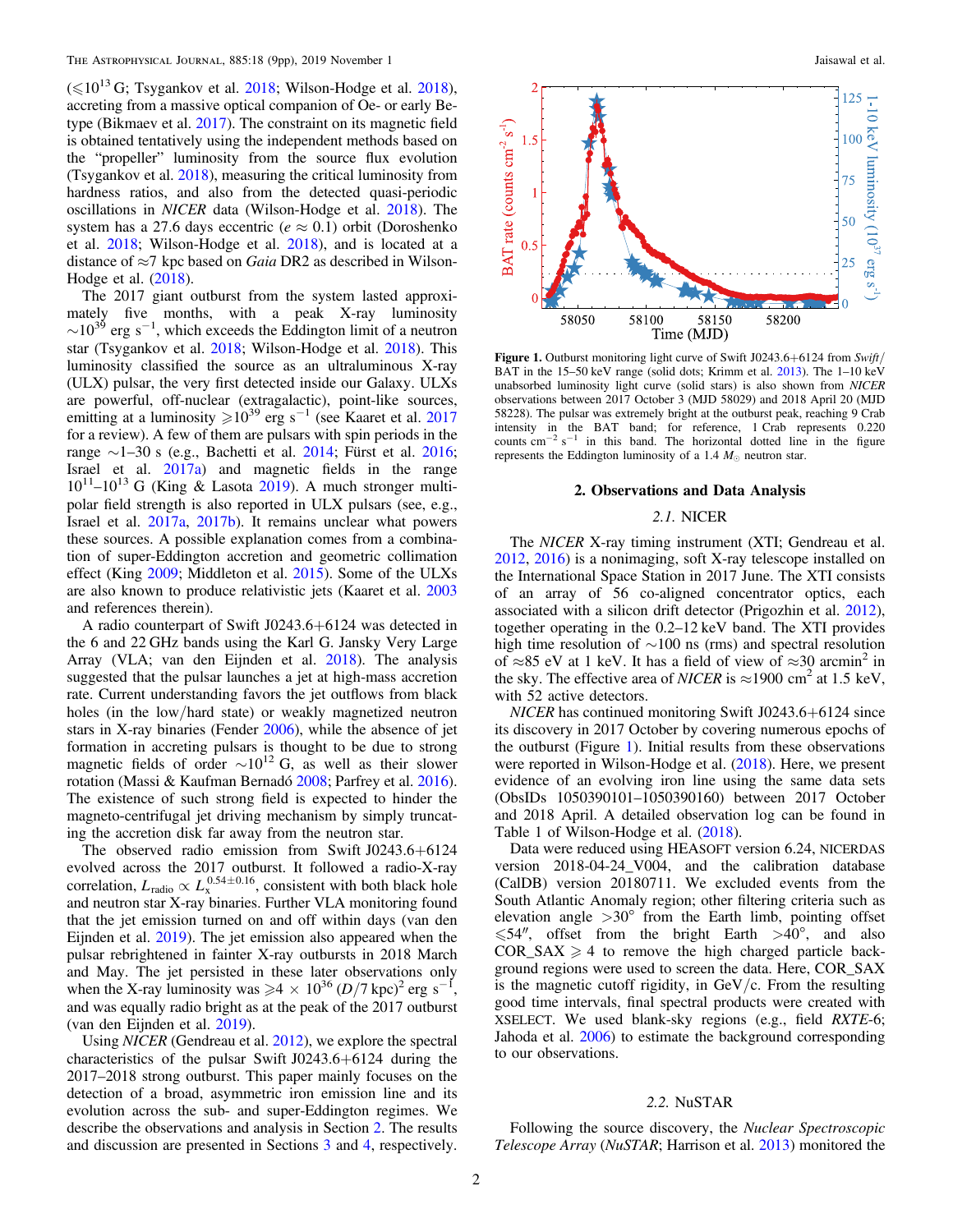<span id="page-2-0"></span>pulsar at various epochs during the 2017–2018 outburst. We note that these observations have already been used for spectral studies (Jaisawal et al. [2018](#page-8-0); Tao et al. [2019](#page-8-0)). In this paper, we focus on quasi-simultaneous NuSTAR and NICER observations from the outburst peak to study the broadband X-ray spectrum. The effective exposure of the NuSTAR pointing on 2017 October 31 (ObsID 90302319004) is 1293 s, while the NICER observation took place on 2017 November 1 for an effective exposure of 3406 s (ObsID 1050390113).

Standard methods were adopted for  $NuSTAR$  data analysis.<sup>21</sup> Before reprocessing, we set an additional keyword "statusexpr" to "STATUS==b0000xx00xx0xx000" in nupipeline to retain events that might have been flagged as "hot" or "flickering" due to the high count rate of the source  $>100$ counts  $s^{-1}$ . Data from both focal plane modules, FPMA and FPMB, were used in our analysis. We considered a source region of 150″ for the spectral extraction, while the background is measured from a source-free region with a similar radius. The final products were generated using nuproduct task.

### 3. Spectral Analysis and Results

The spectrum was analyzed using XSPEC version 12.10.0 (Arnaud [1996](#page-8-0)) along with response matrices and effective area files (version 1.02 for NICER). The NICER spectrum suffers from instrumental residuals in the Si (1.7–2.1 keV) and Au (2.2–2.3 keV) bands for bright sources like Swift J0243.6  $+6124$ . These features are prominent due to the high sensitivity of NICER and calibration uncertainties. To minimize the effects of the residuals, we adopted a Crab-correction technique that exploits the featureless power-law spectrum observed from the Crab Nebula. In this approach, the target spectrum is renormalized by a residual template created by dividing the observed Crab Nebula spectrum by a simulated Crab spectrum (see, e.g., Ludlam et al. [2018](#page-8-0) and Wilson-Hodge et al. [2018](#page-8-0) for details). The Crab-corrected spectrum of Swift J0243.6+6124 is fitted after adding a 1.5% systematic error in the 1.2–10 keV range. The data below 1.2 keV are ignored because of calibration uncertainties and strong residuals at 1 keV.

### 3.1. Evolution of Iron Lines

To study the evolution of the Fe-line complex, we fitted each of the NICER observations with an absorbed cutoff power-law model. This empirical model is commonly employed to describe the continuum spectrum of accretion-powered X-ray pulsars (White et al. [1983;](#page-8-0) Bildsten et al. [1997](#page-8-0)). A similar model with an additional blackbody component has successfully reproduced the 3–79 keV NuSTAR spectrum of Swift J0243.6+6124 at a low luminosity (Jaisawal et al. [2018](#page-8-0)). Considering the limited energy band up to 10 keV, the cutoff power-law model, using the tbabs absorption model with the abundance table of Wilms et al. ([2000](#page-8-0)), is preferred to fit the NICER spectrum.

Figure 2 shows the spectral ratio (between the source spectrum and corresponding best-fit continuum model) from some of the representative NICER observations at several epochs of the X-ray outburst. The Fe-line structure is clearly visible in the residuals. A narrow emission line at  $\approx 6.4 \text{ keV}$ was detected in the spectrum at lower source luminosity (e.g., ObsID 55). As the intensity increased, this feature became



Figure 2. Ratio of NICER data to the continuum model (scaled arbitrarily) obtained by fitting 1.2–10 keV energy spectra of Swift J0243.6+6124 with an absorbed cutoff power-law model. These are arranged in order of increasing luminosity.  $L_{37}$  stands for unabsorbed luminosity in units of  $10^{37}$  erg s<sup>-1</sup>. Observation IDs (10503901xx) are also shown as labels. Three emission lines in the 6–7 keV range are detected at 6.4, 6.67, and 6.98 keV energies (vertical dashed–dotted lines).

broader in energy, and an additional emission component at  $\approx$ 6.97 keV appeared. An emission line at  $\approx$ 6.67 keV also becomes apparent at higher luminosity (see, e.g., ObsID 24). At even higher luminosity, the line profile transformed into a broad, double-peaked shape with almost equal contribution from the 6.4 and 6.67 keV lines at a source luminosity of  $\approx$ 25 × 10<sup>37</sup> erg s<sup>-1</sup> (Figure 2). Finally, the emission from 6.67 keV dominated the line complex at a luminosity  $\ge 69 \times 10^{37}$  erg s<sup>-1</sup>. A broad-line profile with a strong red wing was also observed in the 4–8 keV range in the super-Eddington regime. This is the first time that such a broad asymmetric Fe line has been detected in a strongly magnetized accreting neutron star (see also Miller et al. [2018](#page-8-0) and Kara et al. [2019](#page-8-0) for NICER spectral capabilities in the Fe band). The 6.4 keV line is identified as a fluorescent line from neutral or weakly ionized Fe, whereas the 6.67 and 6.98 keV lines originate from highly ionized He-like and H-like Fe ions, respectively.

<sup>21</sup> https://[heasarc.gsfc.nasa.gov](https://heasarc.gsfc.nasa.gov/docs/nustar/analysis/nustar_swguide.pdf)/docs/nustar/analysis/nustar\_swguide.pdf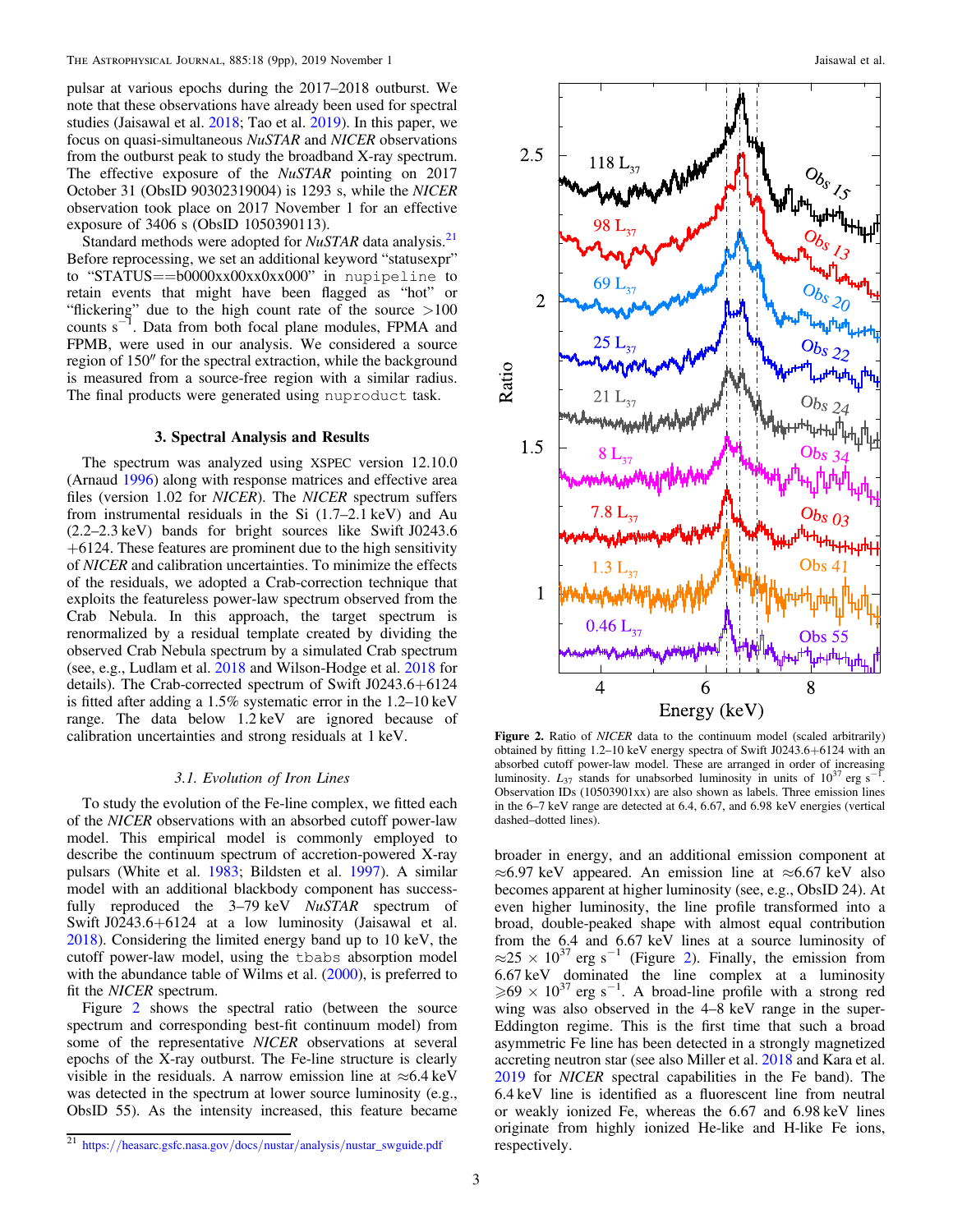

Figure 3. 1.2–10 keV energy spectrum of Swift J0243.6+6124 with NICER at three representative luminosities after fitting with an absorbed cutoff power-law model plus Gaussian components (top panel). A single narrow line at ≈6.4 keV was required at the lower luminosity (left; Obs 55). Two emission lines were clearly detected in the Fe band at higher luminosity (middle; Obs 22). The energy spectrum at the super-Eddington state is described using an absorbed cutoff power-law model with three line components (right; Obs 15). Spectral residuals corresponding to the best-fitting models are shown in the bottom panels. The feature observed in the 2–3 keV range of the residuals (middle and right panels) is possibly instrumental in origin.

We modeled the Fe-line structure by adding Gaussian line components to our absorbed cutoff power-law model. For low source luminosities, Gaussian components were added in the 6–7 keV range to fit the observed narrow lines (e.g., left and middle panels of Figure 3). By contrast, a significantly broad line from the ultraluminous phase was modeled using three Gaussian functions, keeping their central energies fixed at 6.4, 6.7, and 7.0 keV (e.g., right panel of Figure 3). The inclusion of the emission components in the spectral model improved the overall fit with a reduced  $\chi^2 \leq 1.5$  in each case and provided a statistical improvement of  $> 6\sigma$  in the fitting. The statistical significance of the emission line is determined by using the XSPEC script simftest that estimate the F-test probability through Monte Carlo simulations (see also Protassov et al. [2002](#page-8-0)).

We employed the cflux model to compute the 1–10 keV unabsorbed flux. The Fe-line fluxes are calculated separately, combining all individual Gaussian components in the model spectra. The estimated fluxes are also corrected for detector deadtime (see Section 3.1 of Wilson-Hodge et al. [2018](#page-8-0) for a discussion on NICER deadtime corrections for bright sources). The 1–10 keV source luminosity is calculated assuming a distance of 7 kpc. Figure 4 shows the variation between luminosity and the line width of each of the Fe-components. A clear evolution from a narrow to broad emission line is detected for the 6.4 keV feature in sub- and super-Eddington domains, respectively. However, the 6.67 and 6.98 keV lines are remain narrow above the Eddington luminosity. The correlation between the source luminosity and the observed Fe-line flux is also shown in Figure 5. We found that the Fe-line flux strongly traces the source intensity over more than three orders of magnitude. We focus on the results from the iron emission line in this paper. A detailed discussion of all other parameters will follow in a future publication.

We also explored the correlation between Fe-line emission and the radio flux density as observed with VLA (Figure [6](#page-4-0)). The radio data used here are taken from van den Eijnden et al. ([2018](#page-8-0)) and van den Eijnden et al. ([2019](#page-8-0)). The VLA observations were quasi-simultaneous to NICER pointings (ObsIDs 1050390105, 1050390116, 1050390118, 1050390122, 1050390134, and 1050390143) between 2017 October and 2018 February. From Figure [6](#page-4-0), it is clear that the Fe-line flux shows a positive correlation with radio flux density in the high-flux regime. This pattern is possibly changed at lowest Fe-line flux (one data point



Figure 4. Luminosity evolution of line width for 6.4, 6.67, and 6.98 keV emission components during the outburst.



Figure 5. Variation in the 1–10 keV unabsorbed luminosity with Fe-band flux obtained from fitting NICER data with a cutoff power-law model. The line flux traces the source intensity for more than three orders of magnitude.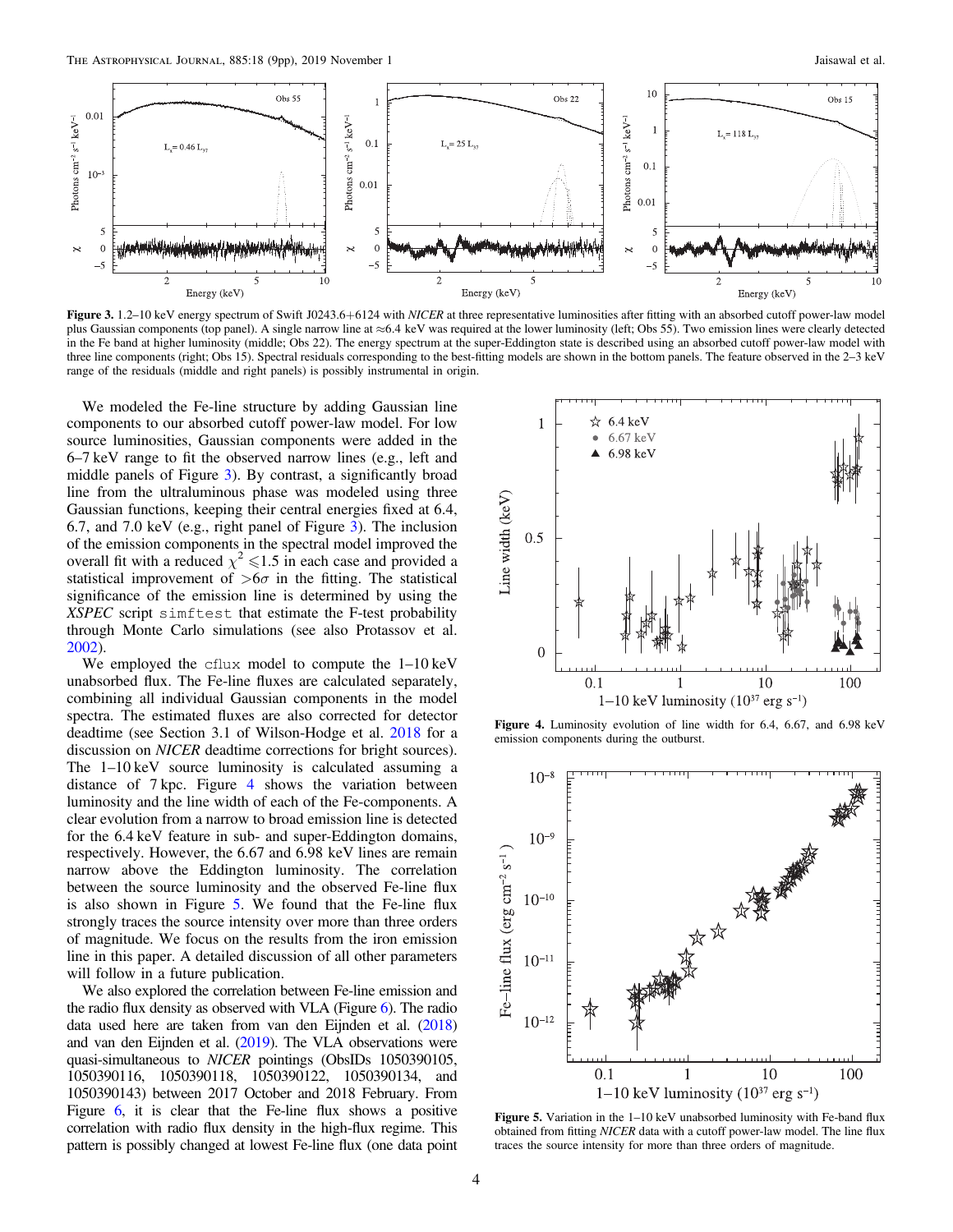<span id="page-4-0"></span>

Figure 6. Observed iron-band flux with radio flux densities at two frequencies.

at 6 GHz). The observed variation is consistent with the radio-Xray luminosity relation, in general, reported by van den Eijnden et al. ([2018,](#page-8-0) [2019](#page-8-0)), where the source followed a positive trend with radio measurement at high-mass accretion rate. A change in the correlation was observed at lower luminosity due to the detection of jet emission similar in brightness to that at the outburst peak (van den Eijnden et al. [2018](#page-8-0), [2019](#page-8-0)).

### 3.2. Broadband Spectroscopy with NICER and NuSTAR

We used data from quasi-simultaneous NICER and NuSTAR observations at an epoch close to the outburst peak to understand the broadband emission characteristics of Swift J0243.6+6124 in the super-Eddington domain. The 1.2–79 keV energy spectrum was first fitted with an absorbed cutoff power-law (Cutoff) with a blackbody (BB) component for excess emission in the soft X-rays (Jaisawal et al. [2018](#page-8-0)). As expected, the above model yielded a statistically unacceptable fit due to a strong, asymmetric, broad emission line complex in the 4–8 keV range (second panel of Figure 7). The goodness of the fit is  $\chi^2_{\nu} = \chi^2/\nu = 5.33$ , where  $\nu$  indicates the number of degrees of freedom (dof). This also produced strong residuals or spectral curvatures at both ends of the 4–8 keV band (see second panel of Figure 7). Recently, Tao et al. ([2019](#page-8-0)) approximated the same NuSTAR data in 3–79 keV with a complex model. The authors used a cutoff power-law continuum along with three blackbody components, at 0.57, 1.46, and 4.5 keV temperatures. The thermal blackbody at 0.57 keV (with a radius of 120 km) is interpreted as the photospheric emission from the optically thick outflow, while the components at 1.46 keV with radius 20 km and 4.5 keV with radius 1.4 km are explained as a temperature gradient from the top to the base of the accretion column, respectively (Tao et al. [2019](#page-8-0)). A marginal detection of an asymmetric Fe line was also reported in the above work.

Combining the NuSTAR data with the high sensitivity and soft X-ray coverage of NICER, the 1.2–79 keV energy spectrum was fitted using a Cutoff+BB model along with three Gaussian functions of fixed central energies at 6.4, 6.7, and 7.0 keV (see Table [1](#page-5-0)). An edge feature at  $\approx$ 7.1 keV is also



Figure 7. 1.2–79 keV energy spectrum of Swift J0243.6+6124 obtained from quasi-simultaneous NICER and NuSTAR observations at the peak of the 2017 outburst along with (top and middle panels) the best-fit model comprising a cutoff power-law continuum with a blackbody component, three Gaussian functions, and an edge feature (Model-I). Spectral residuals corresponding to additional models, TBABS\*(CUTOFF+BBODYRAD), Model-II: TBABS\*(GS-MOOTH\* COPLREFL+HECUT+BBODYRAD), and Model-IV: TBABS\* (RELXILL +CUTOFF+BBODYRAD) are shown in the remaining panels. The cross normalization constant between NICER and NuSTAR is 1.3 for the brightest observation of the source. The value is obtained with respect to the NuSTAR/ FPMA detector.

added in the model. This provides a goodness of fit  $\chi^2/\nu = 1.14$  for 2556 dof (third panel of Figure 7; Model-I). It is important to note that the addition of the Gaussian components within the Fe band resolved the hump-like residuals that appeared in the Cutoff+BB model fit with a statistical significance of  $\approx 100\sigma$  in the  $\chi^2$  value. Interestingly, Tao et al. ([2019](#page-8-0)) fitted these wavy features using thermal blackbodies with temperatures of 1.46 and 4.5 keV. In their study, the peaked emissions  $(3 kT_{bb})$  of these thermal components accommodated the Fe-band features that we have identified as lines (see Figure 2 of Tao et al. [2019](#page-8-0)).

Typically, a reflection spectrum, originating from optically thick material or the accretion disk, peaks at ∼20–30 keV in the form of a prominent broad feature, known as the Compton hump. If the reflection arises from a medium close to the compact object, the strong gravitational field broadens the Feline feature and produces a skewed profile (Fabian et al. [2000](#page-8-0)), as seen in the present study. To account for possible disk reflection in an X-ray pulsar system, we applied the COPLREFL model (Ballantyne et al. [2012](#page-8-0)) on the absorbed high energy cutoff power-law (HECUT) continuum with a blackbody component in our study. The COPLREFL code generates a reflection spectrum from a constant density disk  $(10^{19} \text{ cm}^{-3})$ illuminated by a hard power law with a variable high energy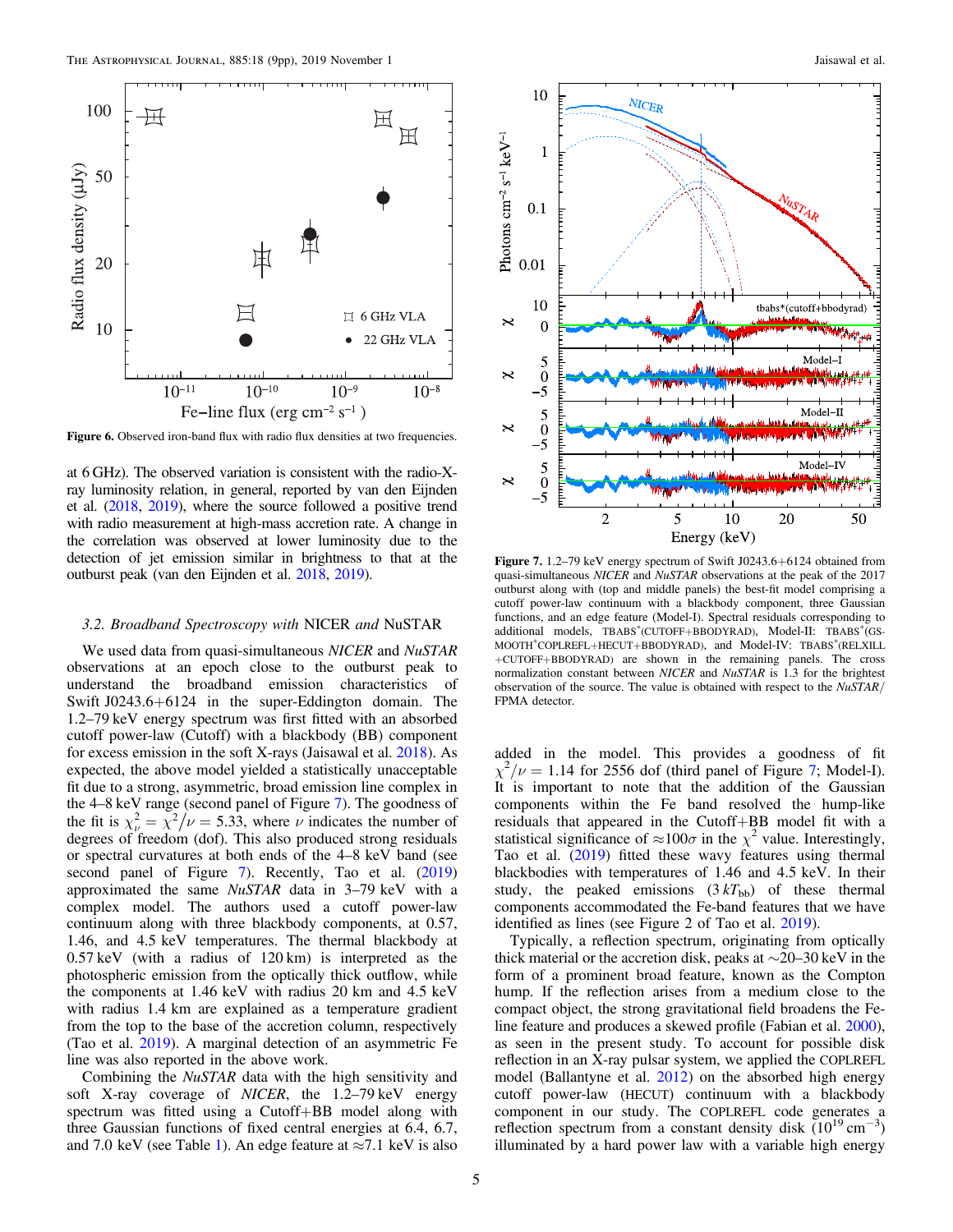| Table 1                                                                                             |  |  |  |  |  |  |  |  |  |  |  |
|-----------------------------------------------------------------------------------------------------|--|--|--|--|--|--|--|--|--|--|--|
| Best-fit Spectral Parameters Obtained from Fitting NICER and NuSTAR Data Close to the Outburst Peak |  |  |  |  |  |  |  |  |  |  |  |

<span id="page-5-0"></span>

| $N_{\rm H}^{\rm \,a}$<br>$0.86 \pm 0.01$<br>$1.67 \pm 0.08$<br>$1.23 \pm 0.02$<br>$0.84 \pm 0.01$<br><b>TBABS</b><br>$1.12 \pm 0.01$<br>$kT$ (keV)<br>$0.85 \pm 0.01$<br>$1.16 \pm 0.04$<br>$1.12 \pm 0.02$<br><b>BBODYRAD</b><br>$4337 \pm 30$<br>$843 \pm 32$<br>$818 \pm 28$<br>$886 \pm 150$<br>norm<br>$\Gamma$<br>$1.35 \pm 0.01$<br>$1.88 \pm 0.03$<br>$1.61 \pm 0.02$<br>$1.65 \pm 0.01$<br>POWER-LAW<br>$26 \pm 2$<br>$27.3 \pm 0.7$<br>$27.2 \pm 0.7$<br>$E_{\text{cut}}$ (keV)<br>$21.8 \pm 0.3$<br><b>CUTOFF</b><br>$8.2 \pm 0.1$<br>$E_{\text{fold}}$ (keV)<br>$\ldots$<br>$\ldots$<br>$\cdots$<br>6.42<br>$E_c$ (keV)<br>GAUSSIAN1<br>$\cdots$<br>$\cdots$<br>$\cdots$<br>$\sigma$ (keV)<br>$1.67 \pm 0.01$<br>.<br>$\cdots$<br>$\cdots$<br>$0.99 \pm 0.01$<br>norm<br>$\cdots$<br>.<br>$\cdots$<br>$E_c$ (keV)<br>6.67<br>GAUSSIAN2<br>$\cdots$<br>$\cdots$<br>$\cdots$<br>$0.05 \pm 0.02$<br>$\sigma$ (keV)<br>.<br>$\cdots$<br><br>$0.02 \pm 0.01$<br>norm<br>$\cdots$<br>.<br>$\cdots$<br>6.98<br>$E_c$ (keV)<br>GAUSSIAN3<br>.<br><br>.<br>$\sigma$ (keV)<br>0.1<br><br>.<br>$\ddots$<br>norm $(10^{-4})$<br>$2 \pm 1$<br>$\cdots$<br>.<br>$\cdots$<br>Energy (keV)<br>$7.11 \pm 0.01$<br><b>EDGE</b><br>$\cdots$<br>$\cdots$<br>$\ddots$<br>$0.12 \pm 0.01$<br>$\tau$<br>$\ldots$<br>$\cdots$<br>$\cdots$<br>$0.19 \pm 0.03$<br>$0.33 \pm 0.02$<br><b>GSMOOTH</b><br>$\sigma_{6keV}$ (keV)<br>$\ldots$<br>$\cdots$<br>Г<br>$0.87 \pm 0.07$<br><b>COPLREFL</b><br>$\cdots$<br>$\ddots$<br>$\cdots$<br>$2.61 \pm 0.08$<br>$log(\xi)$<br>$\cdots$<br>$\cdots$<br>$\cdots$<br>$0.0375 \pm 0.002$<br>Z<br>.<br>$\cdots$<br>$\cdots$<br>norm $(10^{-28})$<br>$2.3\,\pm\,0.6$<br>$\cdots$<br>$\cdots$<br>$\cdots$<br>$\Gamma$<br>$1.18 \pm 0.05$<br><b>XILLVER</b><br>$\ldots$<br>$\cdots$<br>$\cdots$<br>$log(\xi)$<br>$3.47 \pm 0.04$<br>$\cdots$<br>$\cdots$<br>.<br>$5.1 \pm 0.3$<br>$A_{\rm Fe}$<br>$\cdots$<br>$\cdots$<br>.<br>$0.0219 \pm 0.003$<br>$\ensuremath{\mathnormal{Z}}$<br>$\cdots$<br>$\cdots$<br>.<br>i(°)<br>$23^{+28}_{-23}$<br>$\cdots$<br>$\cdots$<br>$\cdots$<br>norm $(10^{-2})$<br>$5.0 \pm 0.5$<br>$\cdots$<br>$\cdots$<br>$\cdots$<br>$log(\xi)$<br>$3.49 \pm 0.03$<br><b>RELXILL</b><br>$\cdots$<br>$\cdots$<br>.<br>$4.9 \pm 0.3$<br>$A_{\rm Fe}$<br>$\cdots$<br>.<br>$\cdots$<br>$\ensuremath{\mathnormal{Z}}$<br>$\cdots$<br>.<br>$\cdots$<br>$43^{+25}_{-10}$<br>i(°)<br>$\ldots$<br>$\cdots$<br>$\cdots$<br>$253^{+237}_{-121}$<br>$R_{\rm in}$ $(R_g)$<br>$\cdots$<br>.<br>$\cdots$<br>$4.0^{+0.2}_{-8}$<br>$f_{\text{refl}}$<br>.<br>$\cdots$<br>$\cdots$<br>$1.5^{+3}_{-0.1}$<br>norm $(10^{-2})$<br>$\cdots$<br>$\cdots$<br>$\ldots$<br>$F_{\mathrm{refl}}^{\quad \  \, b}$<br>$0.43 \pm 0.02$<br>$0.42 \pm 0.01$<br>$0.32 \pm 0.01$<br><b>CFLUX</b><br>$\ldots$<br>b<br>$1.85 \pm 0.01$<br>$1.90 \pm 0.01$<br>$1.89 \pm 0.01$<br>$1.88 \pm 0.01$<br>$F_{\text{total}}$<br>$\chi^2_{\nu}$ (dof)<br>1.21(2563)<br>1.19(2562)<br>1.14 (2556)<br>1.23(2564) | Model | Parameter | Model-I | Model-II | Model-III | Model-IV           |
|--------------------------------------------------------------------------------------------------------------------------------------------------------------------------------------------------------------------------------------------------------------------------------------------------------------------------------------------------------------------------------------------------------------------------------------------------------------------------------------------------------------------------------------------------------------------------------------------------------------------------------------------------------------------------------------------------------------------------------------------------------------------------------------------------------------------------------------------------------------------------------------------------------------------------------------------------------------------------------------------------------------------------------------------------------------------------------------------------------------------------------------------------------------------------------------------------------------------------------------------------------------------------------------------------------------------------------------------------------------------------------------------------------------------------------------------------------------------------------------------------------------------------------------------------------------------------------------------------------------------------------------------------------------------------------------------------------------------------------------------------------------------------------------------------------------------------------------------------------------------------------------------------------------------------------------------------------------------------------------------------------------------------------------------------------------------------------------------------------------------------------------------------------------------------------------------------------------------------------------------------------------------------------------------------------------------------------------------------------------------------------------------------------------------------------------------------------------------------------------------------------------------------------------------------------------------------------------------------------------------------------------------------------------------------------------------------------------------------------------------------------------------------------------------------------------------------------------------------------------------------------------------------------------------------------------------------------------------------------------------------------------|-------|-----------|---------|----------|-----------|--------------------|
|                                                                                                                                                                                                                                                                                                                                                                                                                                                                                                                                                                                                                                                                                                                                                                                                                                                                                                                                                                                                                                                                                                                                                                                                                                                                                                                                                                                                                                                                                                                                                                                                                                                                                                                                                                                                                                                                                                                                                                                                                                                                                                                                                                                                                                                                                                                                                                                                                                                                                                                                                                                                                                                                                                                                                                                                                                                                                                                                                                                                              |       |           |         |          |           |                    |
|                                                                                                                                                                                                                                                                                                                                                                                                                                                                                                                                                                                                                                                                                                                                                                                                                                                                                                                                                                                                                                                                                                                                                                                                                                                                                                                                                                                                                                                                                                                                                                                                                                                                                                                                                                                                                                                                                                                                                                                                                                                                                                                                                                                                                                                                                                                                                                                                                                                                                                                                                                                                                                                                                                                                                                                                                                                                                                                                                                                                              |       |           |         |          |           |                    |
|                                                                                                                                                                                                                                                                                                                                                                                                                                                                                                                                                                                                                                                                                                                                                                                                                                                                                                                                                                                                                                                                                                                                                                                                                                                                                                                                                                                                                                                                                                                                                                                                                                                                                                                                                                                                                                                                                                                                                                                                                                                                                                                                                                                                                                                                                                                                                                                                                                                                                                                                                                                                                                                                                                                                                                                                                                                                                                                                                                                                              |       |           |         |          |           |                    |
|                                                                                                                                                                                                                                                                                                                                                                                                                                                                                                                                                                                                                                                                                                                                                                                                                                                                                                                                                                                                                                                                                                                                                                                                                                                                                                                                                                                                                                                                                                                                                                                                                                                                                                                                                                                                                                                                                                                                                                                                                                                                                                                                                                                                                                                                                                                                                                                                                                                                                                                                                                                                                                                                                                                                                                                                                                                                                                                                                                                                              |       |           |         |          |           |                    |
|                                                                                                                                                                                                                                                                                                                                                                                                                                                                                                                                                                                                                                                                                                                                                                                                                                                                                                                                                                                                                                                                                                                                                                                                                                                                                                                                                                                                                                                                                                                                                                                                                                                                                                                                                                                                                                                                                                                                                                                                                                                                                                                                                                                                                                                                                                                                                                                                                                                                                                                                                                                                                                                                                                                                                                                                                                                                                                                                                                                                              |       |           |         |          |           |                    |
|                                                                                                                                                                                                                                                                                                                                                                                                                                                                                                                                                                                                                                                                                                                                                                                                                                                                                                                                                                                                                                                                                                                                                                                                                                                                                                                                                                                                                                                                                                                                                                                                                                                                                                                                                                                                                                                                                                                                                                                                                                                                                                                                                                                                                                                                                                                                                                                                                                                                                                                                                                                                                                                                                                                                                                                                                                                                                                                                                                                                              |       |           |         |          |           |                    |
|                                                                                                                                                                                                                                                                                                                                                                                                                                                                                                                                                                                                                                                                                                                                                                                                                                                                                                                                                                                                                                                                                                                                                                                                                                                                                                                                                                                                                                                                                                                                                                                                                                                                                                                                                                                                                                                                                                                                                                                                                                                                                                                                                                                                                                                                                                                                                                                                                                                                                                                                                                                                                                                                                                                                                                                                                                                                                                                                                                                                              |       |           |         |          |           |                    |
|                                                                                                                                                                                                                                                                                                                                                                                                                                                                                                                                                                                                                                                                                                                                                                                                                                                                                                                                                                                                                                                                                                                                                                                                                                                                                                                                                                                                                                                                                                                                                                                                                                                                                                                                                                                                                                                                                                                                                                                                                                                                                                                                                                                                                                                                                                                                                                                                                                                                                                                                                                                                                                                                                                                                                                                                                                                                                                                                                                                                              |       |           |         |          |           |                    |
|                                                                                                                                                                                                                                                                                                                                                                                                                                                                                                                                                                                                                                                                                                                                                                                                                                                                                                                                                                                                                                                                                                                                                                                                                                                                                                                                                                                                                                                                                                                                                                                                                                                                                                                                                                                                                                                                                                                                                                                                                                                                                                                                                                                                                                                                                                                                                                                                                                                                                                                                                                                                                                                                                                                                                                                                                                                                                                                                                                                                              |       |           |         |          |           |                    |
|                                                                                                                                                                                                                                                                                                                                                                                                                                                                                                                                                                                                                                                                                                                                                                                                                                                                                                                                                                                                                                                                                                                                                                                                                                                                                                                                                                                                                                                                                                                                                                                                                                                                                                                                                                                                                                                                                                                                                                                                                                                                                                                                                                                                                                                                                                                                                                                                                                                                                                                                                                                                                                                                                                                                                                                                                                                                                                                                                                                                              |       |           |         |          |           |                    |
|                                                                                                                                                                                                                                                                                                                                                                                                                                                                                                                                                                                                                                                                                                                                                                                                                                                                                                                                                                                                                                                                                                                                                                                                                                                                                                                                                                                                                                                                                                                                                                                                                                                                                                                                                                                                                                                                                                                                                                                                                                                                                                                                                                                                                                                                                                                                                                                                                                                                                                                                                                                                                                                                                                                                                                                                                                                                                                                                                                                                              |       |           |         |          |           |                    |
|                                                                                                                                                                                                                                                                                                                                                                                                                                                                                                                                                                                                                                                                                                                                                                                                                                                                                                                                                                                                                                                                                                                                                                                                                                                                                                                                                                                                                                                                                                                                                                                                                                                                                                                                                                                                                                                                                                                                                                                                                                                                                                                                                                                                                                                                                                                                                                                                                                                                                                                                                                                                                                                                                                                                                                                                                                                                                                                                                                                                              |       |           |         |          |           |                    |
|                                                                                                                                                                                                                                                                                                                                                                                                                                                                                                                                                                                                                                                                                                                                                                                                                                                                                                                                                                                                                                                                                                                                                                                                                                                                                                                                                                                                                                                                                                                                                                                                                                                                                                                                                                                                                                                                                                                                                                                                                                                                                                                                                                                                                                                                                                                                                                                                                                                                                                                                                                                                                                                                                                                                                                                                                                                                                                                                                                                                              |       |           |         |          |           |                    |
|                                                                                                                                                                                                                                                                                                                                                                                                                                                                                                                                                                                                                                                                                                                                                                                                                                                                                                                                                                                                                                                                                                                                                                                                                                                                                                                                                                                                                                                                                                                                                                                                                                                                                                                                                                                                                                                                                                                                                                                                                                                                                                                                                                                                                                                                                                                                                                                                                                                                                                                                                                                                                                                                                                                                                                                                                                                                                                                                                                                                              |       |           |         |          |           |                    |
|                                                                                                                                                                                                                                                                                                                                                                                                                                                                                                                                                                                                                                                                                                                                                                                                                                                                                                                                                                                                                                                                                                                                                                                                                                                                                                                                                                                                                                                                                                                                                                                                                                                                                                                                                                                                                                                                                                                                                                                                                                                                                                                                                                                                                                                                                                                                                                                                                                                                                                                                                                                                                                                                                                                                                                                                                                                                                                                                                                                                              |       |           |         |          |           |                    |
|                                                                                                                                                                                                                                                                                                                                                                                                                                                                                                                                                                                                                                                                                                                                                                                                                                                                                                                                                                                                                                                                                                                                                                                                                                                                                                                                                                                                                                                                                                                                                                                                                                                                                                                                                                                                                                                                                                                                                                                                                                                                                                                                                                                                                                                                                                                                                                                                                                                                                                                                                                                                                                                                                                                                                                                                                                                                                                                                                                                                              |       |           |         |          |           |                    |
|                                                                                                                                                                                                                                                                                                                                                                                                                                                                                                                                                                                                                                                                                                                                                                                                                                                                                                                                                                                                                                                                                                                                                                                                                                                                                                                                                                                                                                                                                                                                                                                                                                                                                                                                                                                                                                                                                                                                                                                                                                                                                                                                                                                                                                                                                                                                                                                                                                                                                                                                                                                                                                                                                                                                                                                                                                                                                                                                                                                                              |       |           |         |          |           |                    |
|                                                                                                                                                                                                                                                                                                                                                                                                                                                                                                                                                                                                                                                                                                                                                                                                                                                                                                                                                                                                                                                                                                                                                                                                                                                                                                                                                                                                                                                                                                                                                                                                                                                                                                                                                                                                                                                                                                                                                                                                                                                                                                                                                                                                                                                                                                                                                                                                                                                                                                                                                                                                                                                                                                                                                                                                                                                                                                                                                                                                              |       |           |         |          |           |                    |
|                                                                                                                                                                                                                                                                                                                                                                                                                                                                                                                                                                                                                                                                                                                                                                                                                                                                                                                                                                                                                                                                                                                                                                                                                                                                                                                                                                                                                                                                                                                                                                                                                                                                                                                                                                                                                                                                                                                                                                                                                                                                                                                                                                                                                                                                                                                                                                                                                                                                                                                                                                                                                                                                                                                                                                                                                                                                                                                                                                                                              |       |           |         |          |           |                    |
|                                                                                                                                                                                                                                                                                                                                                                                                                                                                                                                                                                                                                                                                                                                                                                                                                                                                                                                                                                                                                                                                                                                                                                                                                                                                                                                                                                                                                                                                                                                                                                                                                                                                                                                                                                                                                                                                                                                                                                                                                                                                                                                                                                                                                                                                                                                                                                                                                                                                                                                                                                                                                                                                                                                                                                                                                                                                                                                                                                                                              |       |           |         |          |           |                    |
|                                                                                                                                                                                                                                                                                                                                                                                                                                                                                                                                                                                                                                                                                                                                                                                                                                                                                                                                                                                                                                                                                                                                                                                                                                                                                                                                                                                                                                                                                                                                                                                                                                                                                                                                                                                                                                                                                                                                                                                                                                                                                                                                                                                                                                                                                                                                                                                                                                                                                                                                                                                                                                                                                                                                                                                                                                                                                                                                                                                                              |       |           |         |          |           |                    |
|                                                                                                                                                                                                                                                                                                                                                                                                                                                                                                                                                                                                                                                                                                                                                                                                                                                                                                                                                                                                                                                                                                                                                                                                                                                                                                                                                                                                                                                                                                                                                                                                                                                                                                                                                                                                                                                                                                                                                                                                                                                                                                                                                                                                                                                                                                                                                                                                                                                                                                                                                                                                                                                                                                                                                                                                                                                                                                                                                                                                              |       |           |         |          |           |                    |
|                                                                                                                                                                                                                                                                                                                                                                                                                                                                                                                                                                                                                                                                                                                                                                                                                                                                                                                                                                                                                                                                                                                                                                                                                                                                                                                                                                                                                                                                                                                                                                                                                                                                                                                                                                                                                                                                                                                                                                                                                                                                                                                                                                                                                                                                                                                                                                                                                                                                                                                                                                                                                                                                                                                                                                                                                                                                                                                                                                                                              |       |           |         |          |           |                    |
|                                                                                                                                                                                                                                                                                                                                                                                                                                                                                                                                                                                                                                                                                                                                                                                                                                                                                                                                                                                                                                                                                                                                                                                                                                                                                                                                                                                                                                                                                                                                                                                                                                                                                                                                                                                                                                                                                                                                                                                                                                                                                                                                                                                                                                                                                                                                                                                                                                                                                                                                                                                                                                                                                                                                                                                                                                                                                                                                                                                                              |       |           |         |          |           |                    |
|                                                                                                                                                                                                                                                                                                                                                                                                                                                                                                                                                                                                                                                                                                                                                                                                                                                                                                                                                                                                                                                                                                                                                                                                                                                                                                                                                                                                                                                                                                                                                                                                                                                                                                                                                                                                                                                                                                                                                                                                                                                                                                                                                                                                                                                                                                                                                                                                                                                                                                                                                                                                                                                                                                                                                                                                                                                                                                                                                                                                              |       |           |         |          |           |                    |
|                                                                                                                                                                                                                                                                                                                                                                                                                                                                                                                                                                                                                                                                                                                                                                                                                                                                                                                                                                                                                                                                                                                                                                                                                                                                                                                                                                                                                                                                                                                                                                                                                                                                                                                                                                                                                                                                                                                                                                                                                                                                                                                                                                                                                                                                                                                                                                                                                                                                                                                                                                                                                                                                                                                                                                                                                                                                                                                                                                                                              |       |           |         |          |           |                    |
|                                                                                                                                                                                                                                                                                                                                                                                                                                                                                                                                                                                                                                                                                                                                                                                                                                                                                                                                                                                                                                                                                                                                                                                                                                                                                                                                                                                                                                                                                                                                                                                                                                                                                                                                                                                                                                                                                                                                                                                                                                                                                                                                                                                                                                                                                                                                                                                                                                                                                                                                                                                                                                                                                                                                                                                                                                                                                                                                                                                                              |       |           |         |          |           |                    |
|                                                                                                                                                                                                                                                                                                                                                                                                                                                                                                                                                                                                                                                                                                                                                                                                                                                                                                                                                                                                                                                                                                                                                                                                                                                                                                                                                                                                                                                                                                                                                                                                                                                                                                                                                                                                                                                                                                                                                                                                                                                                                                                                                                                                                                                                                                                                                                                                                                                                                                                                                                                                                                                                                                                                                                                                                                                                                                                                                                                                              |       |           |         |          |           |                    |
|                                                                                                                                                                                                                                                                                                                                                                                                                                                                                                                                                                                                                                                                                                                                                                                                                                                                                                                                                                                                                                                                                                                                                                                                                                                                                                                                                                                                                                                                                                                                                                                                                                                                                                                                                                                                                                                                                                                                                                                                                                                                                                                                                                                                                                                                                                                                                                                                                                                                                                                                                                                                                                                                                                                                                                                                                                                                                                                                                                                                              |       |           |         |          |           |                    |
|                                                                                                                                                                                                                                                                                                                                                                                                                                                                                                                                                                                                                                                                                                                                                                                                                                                                                                                                                                                                                                                                                                                                                                                                                                                                                                                                                                                                                                                                                                                                                                                                                                                                                                                                                                                                                                                                                                                                                                                                                                                                                                                                                                                                                                                                                                                                                                                                                                                                                                                                                                                                                                                                                                                                                                                                                                                                                                                                                                                                              |       |           |         |          |           |                    |
|                                                                                                                                                                                                                                                                                                                                                                                                                                                                                                                                                                                                                                                                                                                                                                                                                                                                                                                                                                                                                                                                                                                                                                                                                                                                                                                                                                                                                                                                                                                                                                                                                                                                                                                                                                                                                                                                                                                                                                                                                                                                                                                                                                                                                                                                                                                                                                                                                                                                                                                                                                                                                                                                                                                                                                                                                                                                                                                                                                                                              |       |           |         |          |           | $0.0224 \pm 0.007$ |
|                                                                                                                                                                                                                                                                                                                                                                                                                                                                                                                                                                                                                                                                                                                                                                                                                                                                                                                                                                                                                                                                                                                                                                                                                                                                                                                                                                                                                                                                                                                                                                                                                                                                                                                                                                                                                                                                                                                                                                                                                                                                                                                                                                                                                                                                                                                                                                                                                                                                                                                                                                                                                                                                                                                                                                                                                                                                                                                                                                                                              |       |           |         |          |           |                    |
|                                                                                                                                                                                                                                                                                                                                                                                                                                                                                                                                                                                                                                                                                                                                                                                                                                                                                                                                                                                                                                                                                                                                                                                                                                                                                                                                                                                                                                                                                                                                                                                                                                                                                                                                                                                                                                                                                                                                                                                                                                                                                                                                                                                                                                                                                                                                                                                                                                                                                                                                                                                                                                                                                                                                                                                                                                                                                                                                                                                                              |       |           |         |          |           |                    |
|                                                                                                                                                                                                                                                                                                                                                                                                                                                                                                                                                                                                                                                                                                                                                                                                                                                                                                                                                                                                                                                                                                                                                                                                                                                                                                                                                                                                                                                                                                                                                                                                                                                                                                                                                                                                                                                                                                                                                                                                                                                                                                                                                                                                                                                                                                                                                                                                                                                                                                                                                                                                                                                                                                                                                                                                                                                                                                                                                                                                              |       |           |         |          |           |                    |
|                                                                                                                                                                                                                                                                                                                                                                                                                                                                                                                                                                                                                                                                                                                                                                                                                                                                                                                                                                                                                                                                                                                                                                                                                                                                                                                                                                                                                                                                                                                                                                                                                                                                                                                                                                                                                                                                                                                                                                                                                                                                                                                                                                                                                                                                                                                                                                                                                                                                                                                                                                                                                                                                                                                                                                                                                                                                                                                                                                                                              |       |           |         |          |           |                    |
|                                                                                                                                                                                                                                                                                                                                                                                                                                                                                                                                                                                                                                                                                                                                                                                                                                                                                                                                                                                                                                                                                                                                                                                                                                                                                                                                                                                                                                                                                                                                                                                                                                                                                                                                                                                                                                                                                                                                                                                                                                                                                                                                                                                                                                                                                                                                                                                                                                                                                                                                                                                                                                                                                                                                                                                                                                                                                                                                                                                                              |       |           |         |          |           |                    |
|                                                                                                                                                                                                                                                                                                                                                                                                                                                                                                                                                                                                                                                                                                                                                                                                                                                                                                                                                                                                                                                                                                                                                                                                                                                                                                                                                                                                                                                                                                                                                                                                                                                                                                                                                                                                                                                                                                                                                                                                                                                                                                                                                                                                                                                                                                                                                                                                                                                                                                                                                                                                                                                                                                                                                                                                                                                                                                                                                                                                              |       |           |         |          |           |                    |
|                                                                                                                                                                                                                                                                                                                                                                                                                                                                                                                                                                                                                                                                                                                                                                                                                                                                                                                                                                                                                                                                                                                                                                                                                                                                                                                                                                                                                                                                                                                                                                                                                                                                                                                                                                                                                                                                                                                                                                                                                                                                                                                                                                                                                                                                                                                                                                                                                                                                                                                                                                                                                                                                                                                                                                                                                                                                                                                                                                                                              |       |           |         |          |           |                    |

Notes. Model-I: tbabs\*(cutoff+bbodyrad+ga1+ga2+ga3)\*edge, Model-II: tbabs\*(gsmooth\*Coplrefl+hecut+bbodyrad), Model-III: tbabs\*(gsmooth\*xillver+cutoff +bbodyrad), and Model-IV: tbabs\*(relxill+cutoff+bbodyrad). Uncertainties are reported at the 90% confidence interval and were computed using MCMC (Markov

Chain Monte Carlo) of length 100,000.<br><sup>a</sup> Equivalent hydrogen column density in  $10^{22}$  cm<sup>-2</sup>.

<sup>a</sup> Equivalent hydrogen column density in 10<sup>-2</sup> cm<sup>-2</sup>.<br><sup>b</sup> The 1–80 keV unabsorbed flux in 10<sup>-7</sup> erg cm<sup>-2</sup> s<sup>-1</sup>. The folding energy  $E_{\text{fold}}$  is from the high energy cutoff power-law (HECUT) model, while  $F_{\text{total}}$  an represent the measured total source flux and the flux from the reflection component, respectively. Here,  $\sigma_{6 \text{ keV}}$  stands for Gaussian width at 6 keV.

cutoff. This model combination is able to explain the hard X-ray spectral curvature as well as the observed iron line moderately well. The fit improves further by adding a GSMOOTH component subject to Doppler broadening to the COPLREFL code. We then allow the gravitational redshift to vary. The goodness of fit is obtained as  $\chi^2/\nu = 1.23$  for 2578 dof with this model (Model-II). We note that the reflection component carries a significant part, approximately 20%, of the source emission. Such a high reflection fraction indicates a larger covering area of reflecting material in close proximity to the X-ray pulsar.

To investigate further, physically motivated new reflection models such as XILLVER (García et al. [2013](#page-8-0)) and RELXILL (García et al.  $2014$ ) were also combined with Cutoff+BB model. These codes assume emission from the inner accretion disk, and are widely used to explore the iron line and reflection components from black holes and weakly magnetized neutron stars in low mass X-ray binaries. We first applied the angledependent reflection code, XILLVER with Cutoff+BB model. As the above reflection code assumes a power-law model with a high energy cutoff, the cutoff energy was tied to the cutoff power-law continuum model. This yields a fit with  $\chi^2/\nu = 1.29$  for 2564 dof. We then convolved with the GSMOOTH component as follows: tbabs∗(gsmooth∗ xillver+cutoff+bbodyrad) (Model-III). This improves the fit with a reduced- $\chi^2$  of 1.21 for 2563 dof. Model-III also rectified the excess residuals at the ends of the 4–8 keV band as seen in the second panel of Figure [7](#page-4-0), which also shows how the complex shape of the broad iron line and reflection components affect the energy continuum.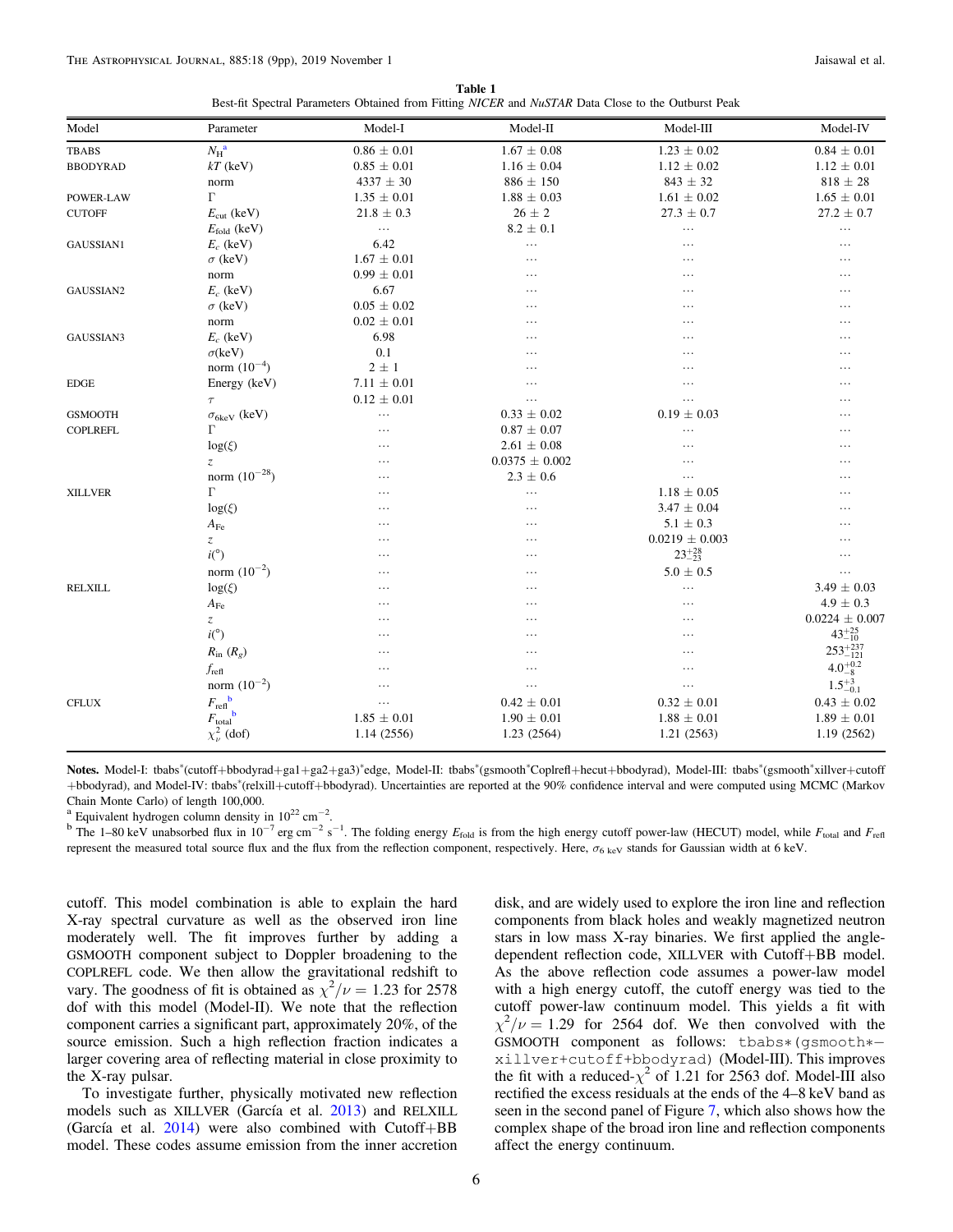<span id="page-6-0"></span>A more self-consistent inner disk-reflection code, RELXILL (García et al.  $2014$ ), is used together with the Cutoff+BB base model (Model-IV). The purpose of this model is to test the role of reflection and blurring components in the Fe band. The RELXILL model is the currently most advanced version of reflection code that incorporates XILLVER and a relativistic blurring code RELLINE together. The model components of RELXILL are: emissivity index  $(q)$  for the disk, dimensionless spin parameter  $a = cJ/GM^2$ , inclination angle *i* (in degrees), the ionization parameter  $log(\xi)$ , iron abundance with respect to the solar value  $A_{\text{Fe}}$ , and reflection fraction  $f_{\text{refl}}$ , inner disk radius  $R_{\text{in}}$  in units of gravitational radius  $R_{g}$  (GM/ $c^{2}$ ), outer disk radius  $R_{\text{out}}$  in units of  $R_g$ , redshift z, and normalization. We allowed the inner disk radius  $R_{\text{in}}$  to vary by fixing the outer radius at 990  $R_g$ . The emissivity index for the disk was kept at 3 assuming isotropic point emission (see, e.g., Wilkins [2018](#page-8-0)). The spin parameter is likely to be  $\langle 0.7 \rangle$  for the range of neutron star masses and radii (Miller et al. [2011](#page-8-0)), and is considered to be zero in our analysis (Ludlam et al. [2018](#page-8-0)). The choice of spin value does not affect our results much. We obtained only a difference of 2  $R<sub>g</sub>$  in the inner disk radius for the parameter  $a = 0$  and  $a = 0.7$ . The above model approximated the energy continuum well with a goodness of fit  $\chi^2/\nu = 1.19$  for 2562 dof (fifth panel of Figure [7](#page-4-0)).

In this fit, the derived inner disk radius is  $\approx$ 130–490  $R_o$  from the neutron star. We also detected the gravitational redshift of 0.022 from the reflecting gas, allowing a significant Doppler broadening and redshifted Fe-line profile by  $\approx$ 6600 km s<sup>-1</sup>. In general the XILLVER and RELXILL models consider radiation dominated by a classical accretion disk, which may not be realized here. Still, the successful application to the 1.2–79 keV spectrum of Swift J0243.6+6124 indicates strong reflection and gravitational effects in the iron-line band. It is important to mention that the reflection fraction between Model-II, Model-III, and Model-IV is almost the same. It is only possible when the optically thick region is located close to the pulsar and covers substantial central emission.

Best-fitting spectral parameters for Model-I, Model-II, Model-III, and Model-IV are given in Table [1.](#page-5-0) We also searched for absorption like features that could originate from cyclotron resonance scattering (Jaisawal & Naik [2017](#page-8-0); Staubert et al. [2019](#page-8-0)) in the 1.2–79 keV band. The non-detection of any signature of a cyclotron line in the broadband spectrum could be an indication that the magnetic field of the pulsar is either  $>8 \times 10^{12}$  G or  $< 10^{11}$  G. But at least a low magnetic field is in tension with the magnetic field estimates derived from other methods, as explained in Section [1](#page-0-0). Note also that only  $\sim$ 10% of all known binary X-ray pulsars have an identified cyclotron line feature (Staubert et al. [2019](#page-8-0)), indicating that additional conditions besides a suitable magnetic field strength are required to form an observable line feature.

## 4. Discussion

We have analyzed NICER observations of the bright transient pulsar during its strong X-ray outburst in late 2017. The neutron star was accreting an order of magnitude above the expected Eddington limit at the outburst peak. The detection of the source at such a high luminosity has established it as the first Galactic ULX pulsar (Tsygankov et al. [2018](#page-8-0); Wilson-Hodge et al. [2018](#page-8-0)). Therefore, the study of Swift J0243.6 +6124 provides an opportunity to explore the connection

between accretion-powered X-ray pulsars and pulsating ULXs, and also to test theories of super-Eddington accretion.

The present paper reports the detection of iron emission lines in the 6–7 keV range and their evolution with luminosity during the giant outburst of Swift J0243.6+6124. A narrow 6.4 keV line is observed during the sub-Eddington state, as usually seen in other high-mass X-ray binary pulsars (see, e.g., Jaisawal et al. [2016](#page-8-0); Jaisawal & Naik [2016](#page-8-0)). The line-emitting region, in this phase, is probably located relatively far from the neutron star, i.e., in the accretion disk, inside the magnetosphere, or the stellar wind from the companion star. As the luminosity of the pulsar approaches the Eddington limit ( $L_{\text{Edd}} \approx 1.8 \times 10^{38}$  erg s<sup>-1</sup> for a 1.4  $M_{\odot}$  neutron star), the line profile broadens with significant contributions from 6.67 keV (Fe XXV), and 6.97 keV (Fe XXVI) features. A highly asymmetric line profile is observed at luminosities  $(0.7-1.2) \times 10^{39}$  erg s<sup>-1</sup> in the 1-10 keV band of Swift J0[2](#page-2-0)43.6+6124 (Figure 2). The  $\approx 6.67$  keV emission is found to lead the Fe K band in the ultraluminous state. Weakly magnetized neutron stars or black holes in X-ray binaries, or supermassive black holes in active galactic nuclei, usually show relativistic line profiles from their inner accretion disks in the vicinity of the compact object (see, e.g., Fabian et al. [2000](#page-8-0); Miller [2007](#page-8-0); Bhattacharyya [2010](#page-8-0)). The detection of such a broad, skewed line from a magnetized pulsar indicates possible Doppler effects and gravitational redshift at the emission site in the present case.

To investigate the location of the emission sites, the magnetospheric radius, or inner accretion disk radius of the pulsar, is defined as  $R_{\rm m} = 1300 L_{37}^{-2/7} M^{1/7} R_6^{10/7} B_{12}^{4/7}$  km for disk-accretion (Ghosh & Lamb [1979](#page-8-0); Mushtukov et al. [2017](#page-8-0)), where *M* is the mass of neutron star in 1.4  $M_{\odot}$  units,  $R_6$  is the radius in units of 10<sup>6</sup> cm, and  $B_{12}$  is the field strength in 10<sup>12</sup> G units. During the process of accretion, the magnetic field truncates the geometrically thick accretion disk near this point and channels the accreting material onto the neutron star poles. Using the above relation a large magnetosphere is expected at lower luminosities  $\leq 10^{37}$  erg s<sup>-1</sup>. It could be  $\approx 5000$  km for a highly magnetized pulsar  $10^{13}$  G (see Figure [8](#page-7-0)). The iron line is possibly produced by the accretion disk, the stellar wind, or from optically thin plasma inside the magnetosphere in the sub-Eddington state.

If we assume a B field upper limit of  $10^{13}$  G and adopt  $10^{39}$  erg s<sup>-1</sup> as the luminosity of Swift J0243.6+6124, the implied magnetospheric is  $\approx$ 1300 km from the central object (Figure [8](#page-7-0)). The accretion disk would not produce a broad relativistic line in this situation. It is possible that the inferred strong magnetic field is dominated by a quadrupolar moment (see, e.g., Bonazzola et al. [2015](#page-8-0); Israel et al. [2017a,](#page-8-0) and references therein), while the dipole is weaker, allowing the disk to come closer to the star. A line-emitting region within 200 km likely carries a relativistic signature from the compact object. The above limit is obtained for a canonical neutron star with spin parameter  $a = 0$  by assuming neutral disk reflection (see, e.g., Bardeen et al. [1972](#page-8-0); García et al. [2014](#page-8-0)), and is shown as a shaded area in Figure [8.](#page-7-0) We note that a lower dipole B field  $\leq 10^{10}$  G would produce a broad line even at sub- and super-Eddington luminosities, while a more strongly magnetized neutron star,  $B \ge 10^{12}$  G, truncates the disk beyond 500 km at the Eddington limit. If we assume the observed broad Fefeature comes from the disk, the dipole B field of the pulsar should be of order  $10^{11}$  G (Figure [8](#page-7-0)).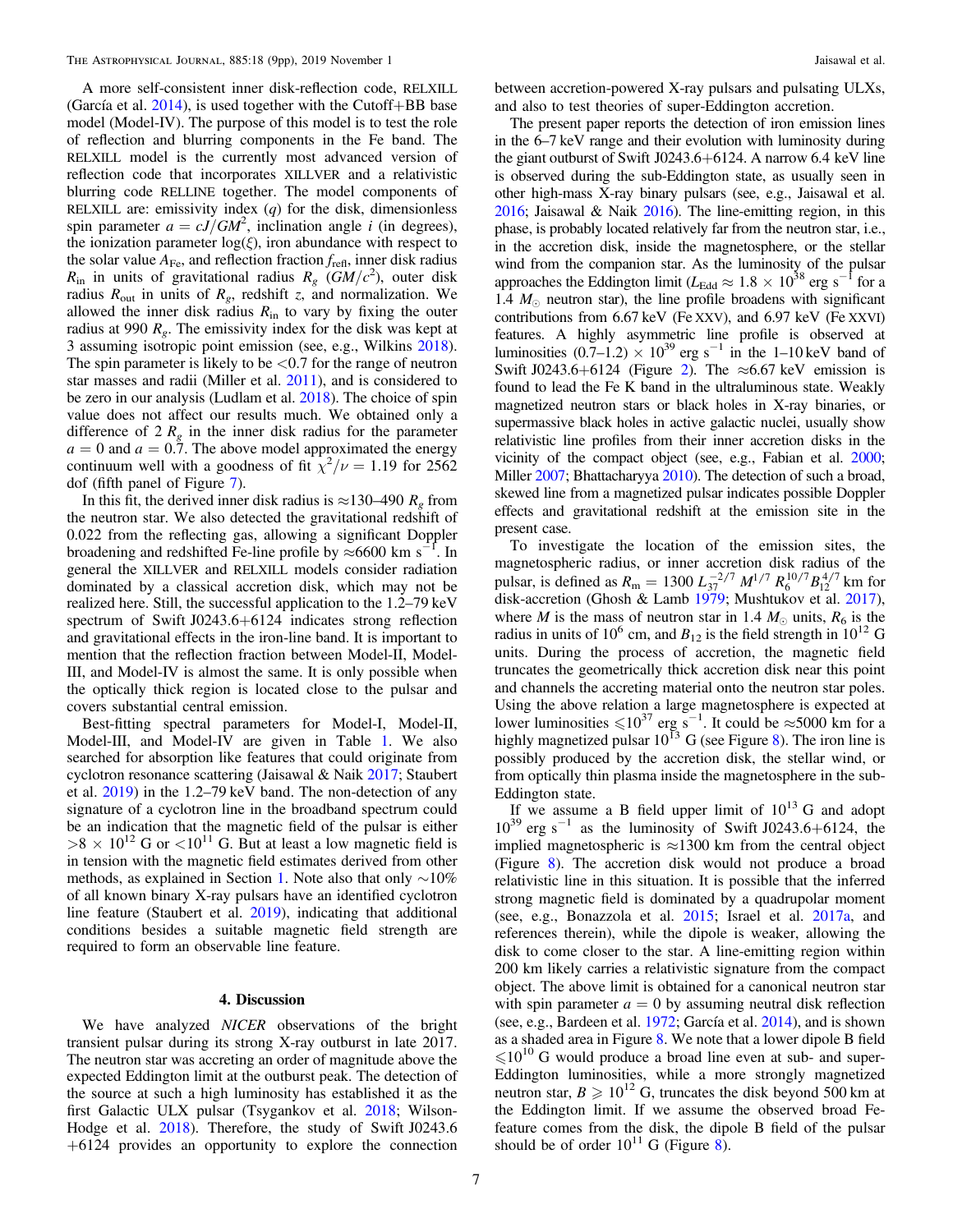<span id="page-7-0"></span>

Figure 8. Evolution of the magnetospheric radius  $(R<sub>m</sub>)$  with luminosity for a range of dipole magnetic fields. Here,  $B_n$  denotes the field strength in units of  $10^{n}$  G. The shaded area presents a zone up to a distance of  $\approx$  200 km from a canonical neutron star, allowing a relativistic iron-line profile from the emitting medium due to gravitational effects. We observed a broad Fe line clearly from Swift J0243.6+6124 in the super-Eddington regime. If the line originates from the disk, a possible solution of the pulsar B field can be obtained as an order of  $10^{11}$  G.

The nature of the broad Fe line from Swift J0243.6+6124 in the ultraluminous state is also investigated by using reflection codes, XILLVER and RELXILL. Our modeling suggests that the lines are emitted from a region close to the pulsar, and are subjected to Doppler broadening (0.2 keV) and redshift  $(z = 0.022)$  which correspond to a net outflow velocity of  $\approx$ 12,000 km s<sup>-1</sup>. This is in good agreement with the orbital velocity of the magnetosphere at 1300 km. We note that Model-II predicts a much higher velocity of  $\approx$ 20,000 km s<sup>-1</sup>, which is only attainable at a distance of  $\approx$ 450 km from the X-ray source. Given this rapid flow, the bulk motion of material possibly combined with the gravitational effect near the neutron star gives rise to the broad Fe line. Moreover, it is possible that the receding inner parts of the disk are being illuminated more strongly than the approaching side. This may explain the observed asymmetric line in the super-Eddington state.

Alternative scenarios to describe the pulsar's observed spectral characteristics are possible. Apart from the disk, another possibility of reflecting material around magnetized ULXs is suggested by Mushtukov et al. ([2017](#page-8-0)). The authors find that the optically thin plasma trapped inside the magnetosphere becomes an optically thick curtain (envelope) in the ultraluminous stage  $\sim 10^{39}$  erg s<sup>-1</sup>. The photospheric emission from the envelope follows a quasi-thermal spectral shape with temperatures exceeding 1 keV. This envelope is also large enough to reprocess the primary column emission from the neutron star, similar to reprocessing in the disk. In extreme cases, the accretion curtains become thick enough to hide the pulsations, and apparently the ULX spectrum is described by a multicolor blackbody function without the column emission (Mushtukov et al. [2017](#page-8-0)). The presence of optically thick regions may also lead to the disappearance of cyclotron scattering features from the spectrum (Mushtukov et al. [2017](#page-8-0)).

Still, the plasma trapped in the magnetosphere remains optically thin closer to the accretion column, producing the

emission line features (Koliopanos & Vasilopoulos [2018](#page-8-0)). The observed broad Fe line from Swift J0243.6+6124 can likely originate from such accreted plasma located next to the star. Nevertheless, theoretical studies of super-Eddington accretion onto black holes or millisecond accreting pulsars also predicts massive ejections of the disk material either in the form of optically thick spherical outflows or optically thin ultrafast winds near the axis of the compact object (Poutanen et al.  $2007$ ; Parfrey et al.  $2016$ ; Sadowski & Narayan  $2016$ ). These optically thin fast-moving outflows in close proximity to the neutron star are also potential sites for broad lines at high accretion phases.

It is important to note that this pulsar launched a jet when the X-ray luminosity was  $\ge 4 \times 10^{36}$  erg s<sup>-1</sup> during giant and fainter outbursts (for a distance of 7 kpc; van den Eijnden et al. [2018,](#page-8-0) [2019](#page-8-0)). At the same time, the luminosity-dependent emission lines were observed in the spectral range of NICER. It is reasonable to consider that the emission lines could originate in a jet because broad Doppler-shifted iron lines have previously been detected from a relativistic 0.26c outflow in SS 433 (Fabrika et al. [2015](#page-8-0); Kaaret et al. [2017](#page-8-0)). The optically thin medium within the jet would also provide the Dopplershifted emission line, though, a relativistic line profile would appear only if the jet or emission site is located next to the pulsar.

### 5. Conclusions

In this work, we have studied NICER observations of Swift J0243.6+6124 during its 2017–2018 outburst. The 1.2–10 keV energy spectrum from NICER can be described by a cutoff power-law model plus Gaussian components for emission lines. We have observed a narrow to broad-line profile from the pulsar during the sub- to super-Eddington states. Depending on the luminosity, the Fe band contained up to three emission lines of energies  $\approx 6.4$ , 6.7, and 6.98 keV from neutral and highly ionized Fe-atoms. We have also shown that the iron line is relatively complex in the ultraluminous state, affecting the continuum spectrum and the choice of spectral modeling. Tao et al. ([2019](#page-8-0)) have described the 3–79 keV energy spectrum in the super-Eddington state with a cutoff power-law model with three blackbody components. With the inclusion, instead, of lines in the model and the soft X-ray coverage of NICER, the 1.2–79 keV energy spectrum in this state is well described by a similar cutoff power law plus blackbody model as used for the pulsar in the low luminosity state. We have shown that the two additional blackbody components used by Tao et al. ([2019](#page-8-0)) are not required at extreme luminosity as long as the iron-line complex is modeled carefully.

Our analysis suggests that emission lines observed in sub-Eddington regimes mainly originate far from the pulsar. It could be hosted by the accretion disk, the plasma trapped in the magnetosphere, optically thin ejected material or in the jet outflow. We clearly observed evolution of the line profile with luminosity in terms of the number of line constituents and their breadth, which suggests that the emission site was evolving across the outburst. In the beginning, these sites were located at a distance of  $\sim$ 5000 km (for a luminosity of  $10^{37}$  erg s<sup>-1</sup>) and moved much closer to the neutron star during the ultraluminous phase. The detection of an asymmetric broad iron line at this stage also indicates the presence of Doppler effects and gravitational redshift. The possibility of a broad line from the disk can be considered only if the neutron star possesses a